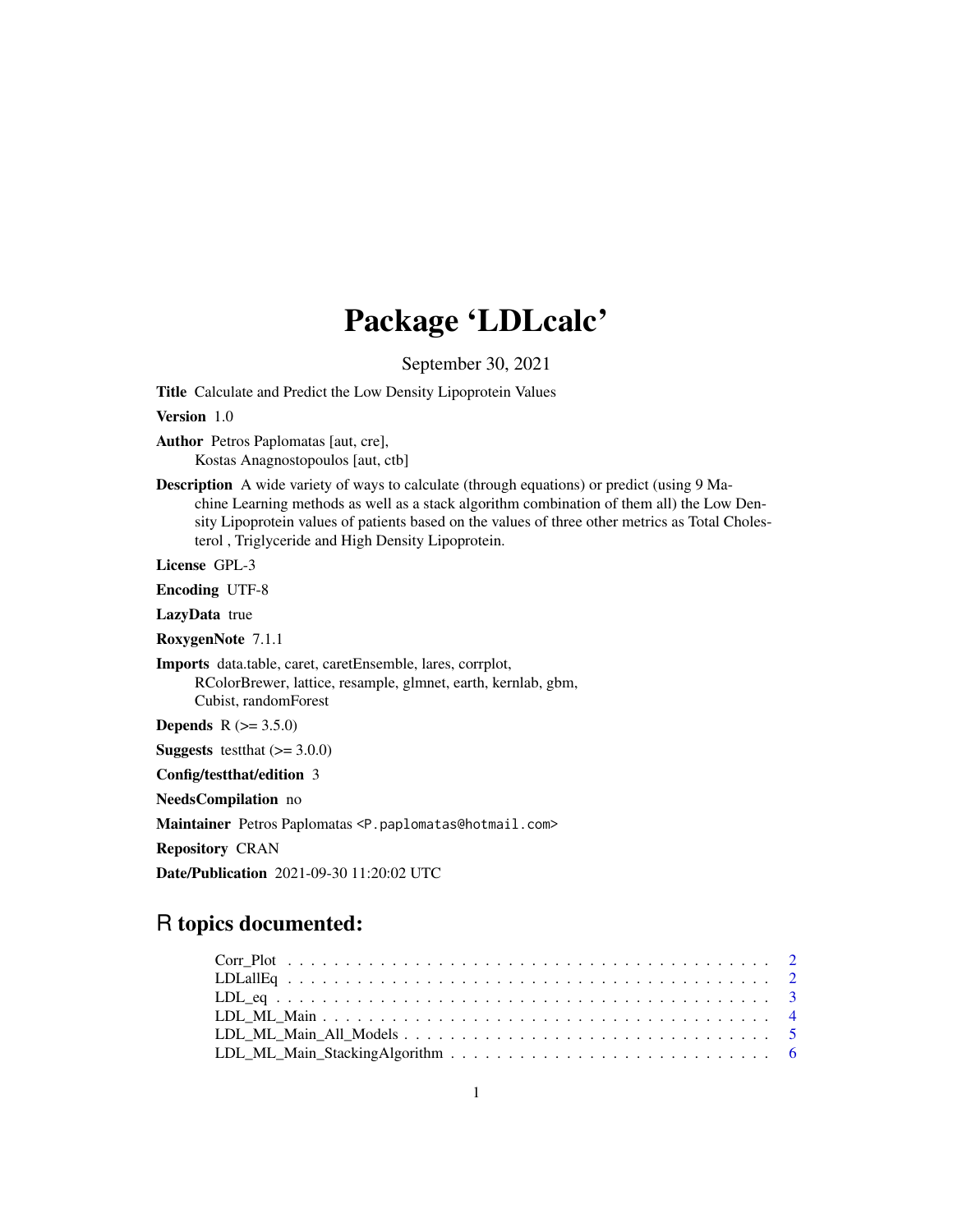#### <span id="page-1-0"></span>2 LDLallEq

| Index | $\bullet$ |  |
|-------|-----------|--|
|       |           |  |
|       |           |  |
|       |           |  |

Corr\_Plot *Plots a correlation plot to see the correlation between different columns of your data, for example LDL,HDL relative to age*

#### Description

Plots a correlation plot to see the correlation between different columns of your data, for example LDL,HDL relative to age

#### Usage

Corr\_Plot(listDaten)

#### Arguments

listDaten This is a list of the data amongst which you want to see the correlation. You need to provide at least two columns of equal length in order to see the correlation between them

#### Value

No return value, it prints the requested diagram.

#### Examples

```
Corr_Plot(SampleData[1:5])
```
LDLallEq *Calculates and returns the LDL values using all available equations*

#### Description

This function calculates and returns the LDL values computed with all of the 12 named equations.

#### Usage

LDLallEq(TC, HDL, TG)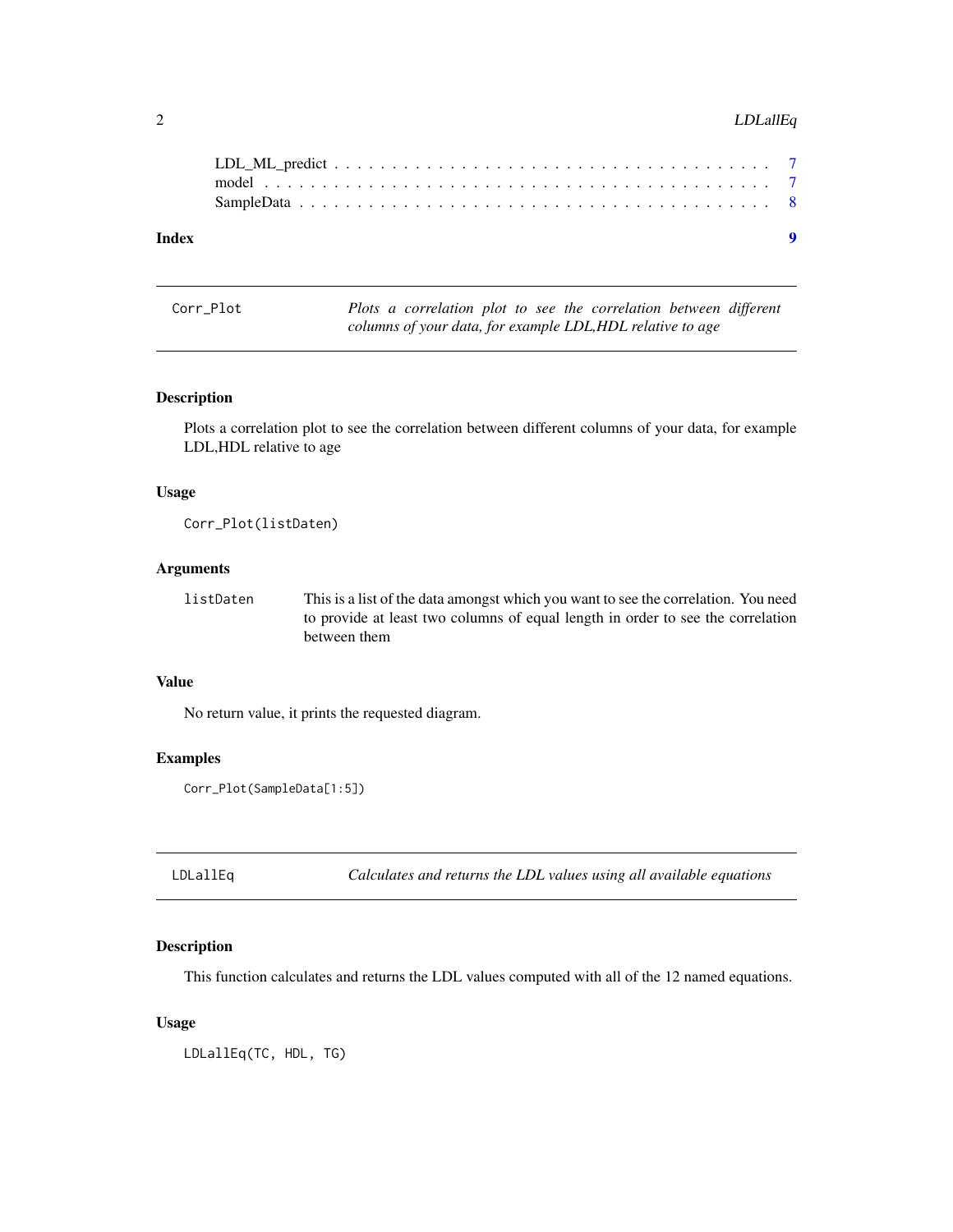#### <span id="page-2-0"></span> $LDL_{eq}$  3

#### Arguments

| TC.  | The TC (Total Cholesterol) value.                     |
|------|-------------------------------------------------------|
| HDL  | The HDL (High-density lipoprotein-cholesterol) value. |
| - TG | The TG (Triglyceride) value.                          |

#### Value

The calculated LDL values, according to all the equations.

#### Examples

LDLallEq(170,35,174)

| LDL_eq | Calculates and returns the LDL Value for any of the 12 different equa- |
|--------|------------------------------------------------------------------------|
|        | tions                                                                  |

#### Description

This function calculates and returns the LDL value computed from any of the 12 named equations.

#### Usage

LDL\_eq(TC, HDL, TG, EqMethod)

#### Arguments

|            | The TC (Total Cholesterol) value.                                                                                                                                                                         |
|------------|-----------------------------------------------------------------------------------------------------------------------------------------------------------------------------------------------------------|
| <b>HDL</b> | The HDL (High-density lipoprotein-cholesterol) value.                                                                                                                                                     |
| TG         | The TG (Triglyceride) value.                                                                                                                                                                              |
| EqMethod   | The type of equation to be used to calculate the LDL value. The type of equation<br>to be used to calculate the LDL value. EqMethod could be: ("Friedewald", "Ahmadi", "Chen", "Anandaraja"<br>or "Rao"). |

#### Value

The calculated LDL value, according to the equation of choice or a printed error message and 404, if the equation type does not exist.

#### Examples

LDL\_eq(170.5,35.12,230,"Martin360")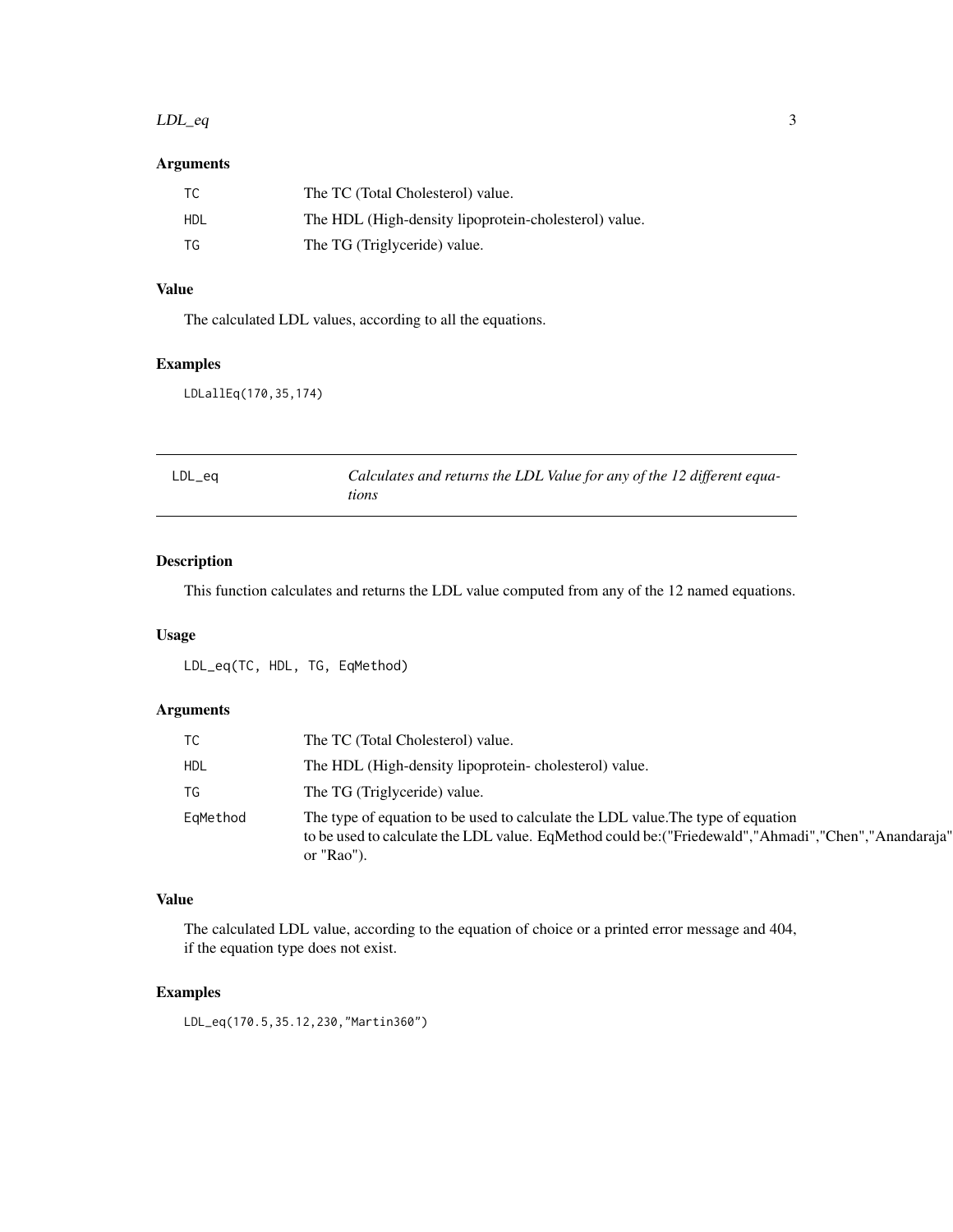<span id="page-3-0"></span>

#### Description

This function reads data from a DATACSV.csv, or a data table file, partitions them according to the partition parameter and labels them, trains the model (according to the ML method chosen and the first set of the partitioned data), assesses the model using the second set of the partition data and returns it.

#### Usage

```
LDL_ML_Main(DataCSV, partition, MLmethod, ReportMultiPlot = TRUE)
```
#### Arguments

| DataCSV         | The .csv or a data table file, path containing the data with which the model<br>will be trained and assessed. Must contain at least 4 columns, named "CHOL",<br>"HDL", "TG" and "LDLd", through which the train data and the validation data<br>will be extracted. |
|-----------------|--------------------------------------------------------------------------------------------------------------------------------------------------------------------------------------------------------------------------------------------------------------------|
| partition       | A value in the range $(0,1)$ that stipulates what percentage of the input data will<br>be used for training the model, while the remainder will be used to assess it.                                                                                              |
| MLmethod        | A string that stipulates the Machine Learning method ("lm","rlm","glmnet","earth","svmRadial","knn","g<br>or "rf") that is to be used to train the prediction model with.                                                                                          |
| ReportMultiPlot |                                                                                                                                                                                                                                                                    |
|                 | A boolean that allows the user to select whether the LDL_ML_Main function<br>will plot a diagram with 5 plots, relating different stats on the newly created<br>model. Preset to TRUE.                                                                             |
|                 |                                                                                                                                                                                                                                                                    |

#### Value

It initializes and returns the ML prediction model. In case of bad input, it will return either -2 (illegitimate partition input) or -3 (illegitimate ML method input).

#### Examples

model = LDL\_ML\_Main(SampleData,0.7,"lm",ReportMultiPlot=FALSE)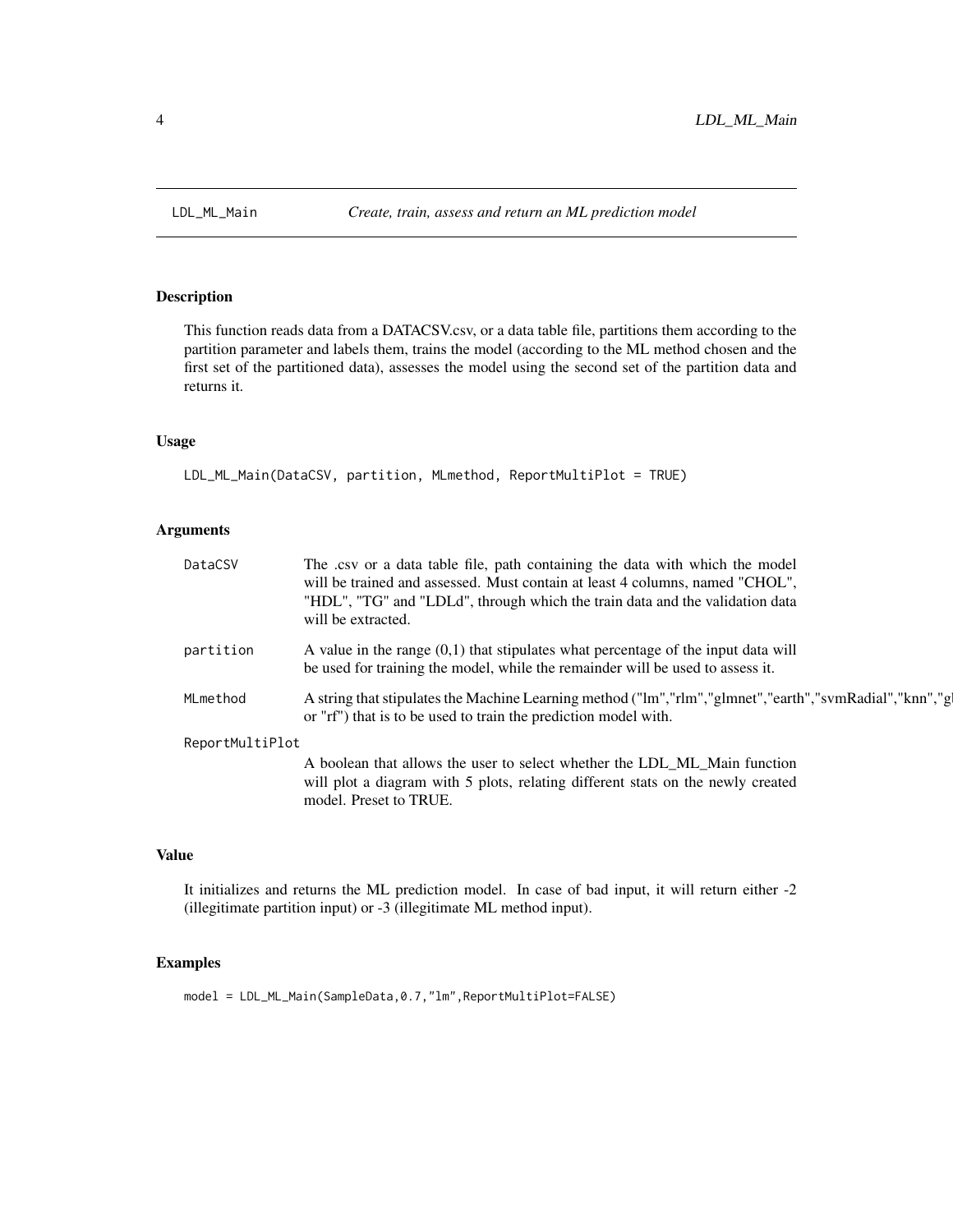<span id="page-4-0"></span>LDL\_ML\_Main\_All\_Models

*Create, train, assess and return all ML prediction models*

#### Description

This function reads data from a DATACSV.csv or a data.table file, partitions them according to the partition parameter and labels them, trains all of the models, assesses them using the second set of the partition data, optionally plots some info relating the accuracy of the models and returns them for further use.

#### Usage

```
LDL_ML_Main_All_Models(
  DataCSV,
  partition,
  ReportMultiPlot = TRUE,
  ComparisonPlot = TRUE
\mathcal{L}
```
#### Arguments

| DataCSV         | The .csv or a data table file, path containing the data with which the model<br>will be trained and assessed. Must contain at least 4 columns, named "CHOL",<br>"HDL", "TG" and "LDLd", through which the train data and the validation data<br>will be extracted. |
|-----------------|--------------------------------------------------------------------------------------------------------------------------------------------------------------------------------------------------------------------------------------------------------------------|
| partition       | A value in the range $(0,1)$ that stipulates what percentage of the input data will<br>be used for training the models, while the remainder will be used to assess them.                                                                                           |
| ReportMultiPlot |                                                                                                                                                                                                                                                                    |
|                 | A boolean that allows the user to select whether the LDL ML Main function<br>will plot a diagram with 5 plots, relating different stats on the newly created<br>model. Preset to TRUE.                                                                             |
|                 | ComparisonPlot A boolean that allows the user to select whether the LDL ML Main All Models<br>function will plot a comparison plot, relating different stats on the newly created<br>models. Preset to TRUE.                                                       |

#### Value

It initializes and returns all ML prediction models. In case of bad input, it will return -2 (illegitimate partition input).

#### Examples

allModels = LDL\_ML\_Main\_All\_Models(SampleData,0.8,ReportMultiPlot = FALSE,ComparisonPlot=FALSE)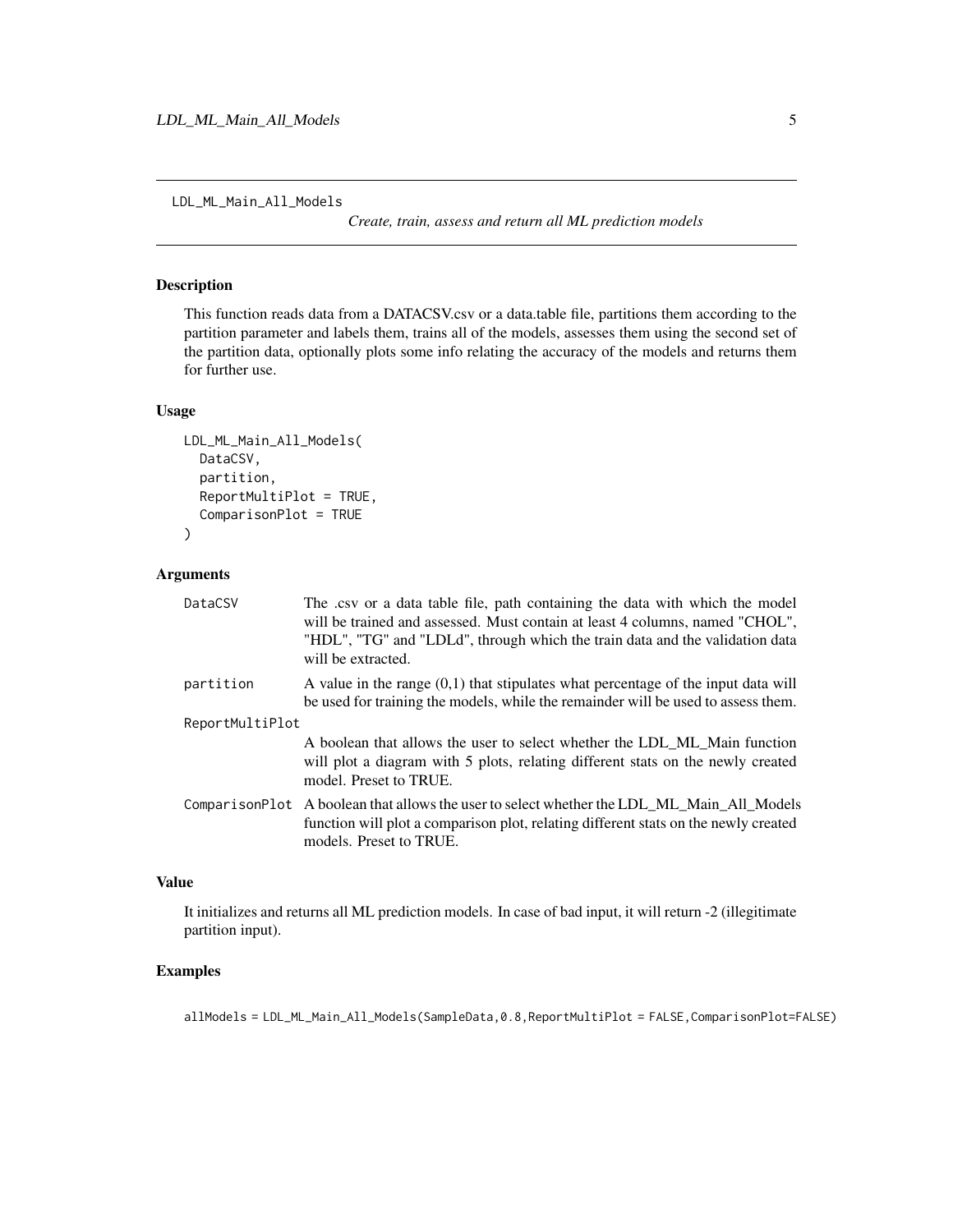<span id="page-5-0"></span>LDL\_ML\_Main\_StackingAlgorithm

*Create, train, assess and return a Stacking Algorithm Machine Learning prediction model*

#### Description

This function reads data from a DATACSV.csv or data table file, partitions them according to the partition parameter and labels them, trains all of the models and 'stacks' them into one, assesses them using the second set of the partition data, optionally plots some info relating the accuracy of the models and returns them for further use.

#### Usage

```
LDL_ML_Main_StackingAlgorithm(
  DataCSV,
  partition,
  ReportMultiPlot = TRUE,
  ComparisonPlot = TRUE
)
```
#### Arguments

| DataCSV         | The csv or data table file, path containing the data with which the model will be<br>trained and assessed. Must contain at least 4 columns, named "CHOL", "HDL",<br>"TG" and "LDLd", through which the train data and the validation data will be<br>extracted. |
|-----------------|-----------------------------------------------------------------------------------------------------------------------------------------------------------------------------------------------------------------------------------------------------------------|
| partition       | A value in the range $(0,1)$ that stipulates what percentage of the input data will<br>be used for training the model, while the remainder will be used to assess it.                                                                                           |
| ReportMultiPlot |                                                                                                                                                                                                                                                                 |
|                 | A boolean that allows the user to select whether the LDL_ML_Main function<br>will plot a diagram with 5 plots, relating different stats on the newly created<br>model. Preset to TRUE.                                                                          |
|                 | ComparisonPlot A boolean that allows the user to select whether the LDL_ML_Main_All_Models<br>function will plot a comparison plot, relating different stats on the newly created<br>models. Preset to TRUE.                                                    |

#### Value

It initializes and returns the stacked algorithm prediction model. In case of bad input, it will return -2 (illegitimate partition input)

#### Examples

stackModel = LDL\_ML\_Main\_StackingAlgorithm(SampleData,0.8,ReportMultiPlot=TRUE,ComparisonPlot=TRUE)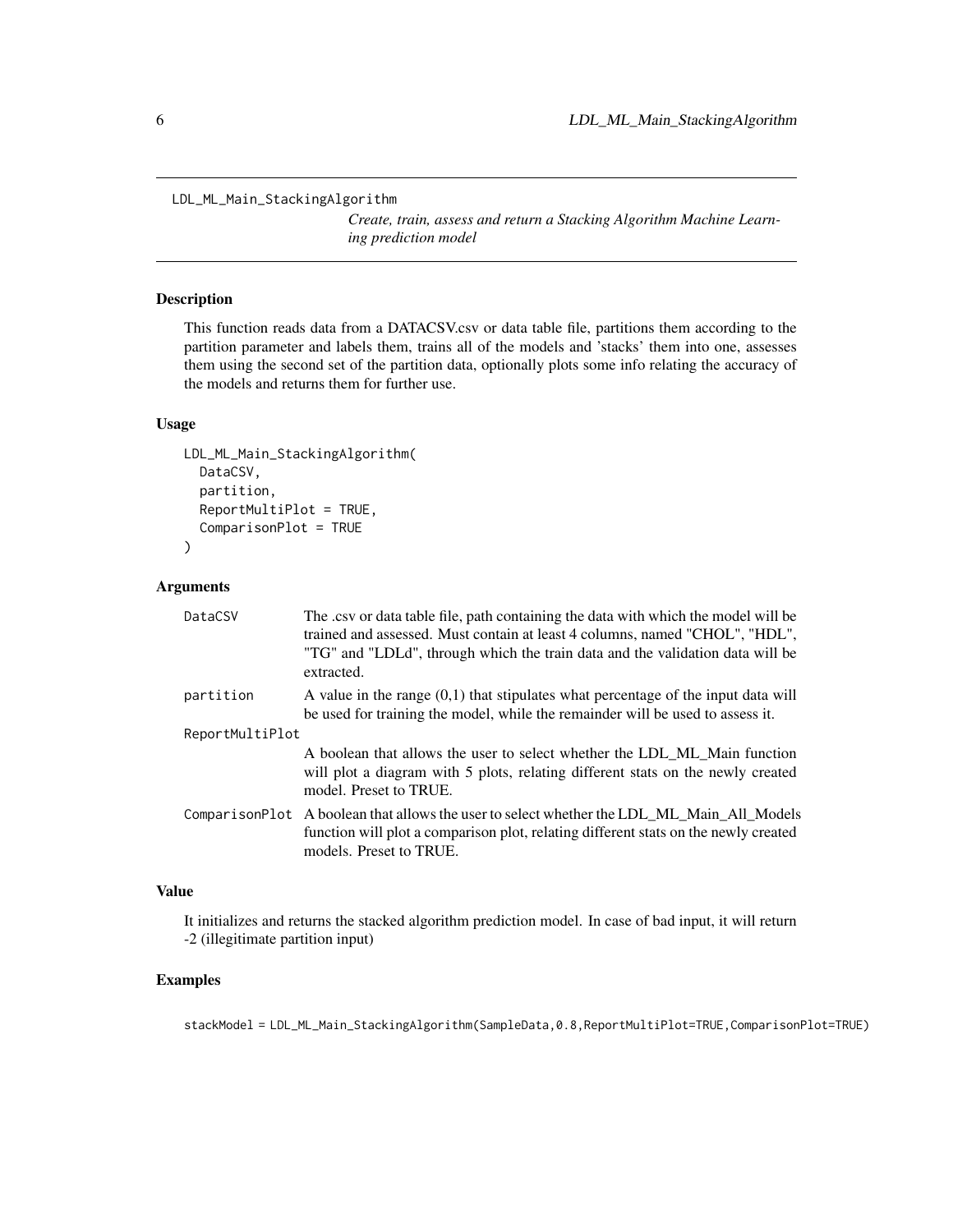#### <span id="page-6-0"></span>Description

This function predicts and returns your predictions, based on the model you previously trained.

#### Usage

```
LDL_ML_predict(model, data)
```
#### Arguments

| model | The model with which the predictions will be made.                              |
|-------|---------------------------------------------------------------------------------|
| data  | The data with which the predictions will be made, can either be a single set of |
|       | (CHOL, HDL, TG) values or a data table of sets of said values.                  |

#### Value

The predicted LDL value(s).

#### Examples

modelPrediction = LDL\_ML\_predict(model,data.table::data.table(CHOL=170.5,HDL=35.12,TG=175))

model *A trained model*

#### Description

An already trained ML model with the "lm" method using the default data from the package, to be used in the predict example, and potentially by the user for further predictions.

#### Usage

model

#### Format

An object of class train (inherits from train.formula) of length 23.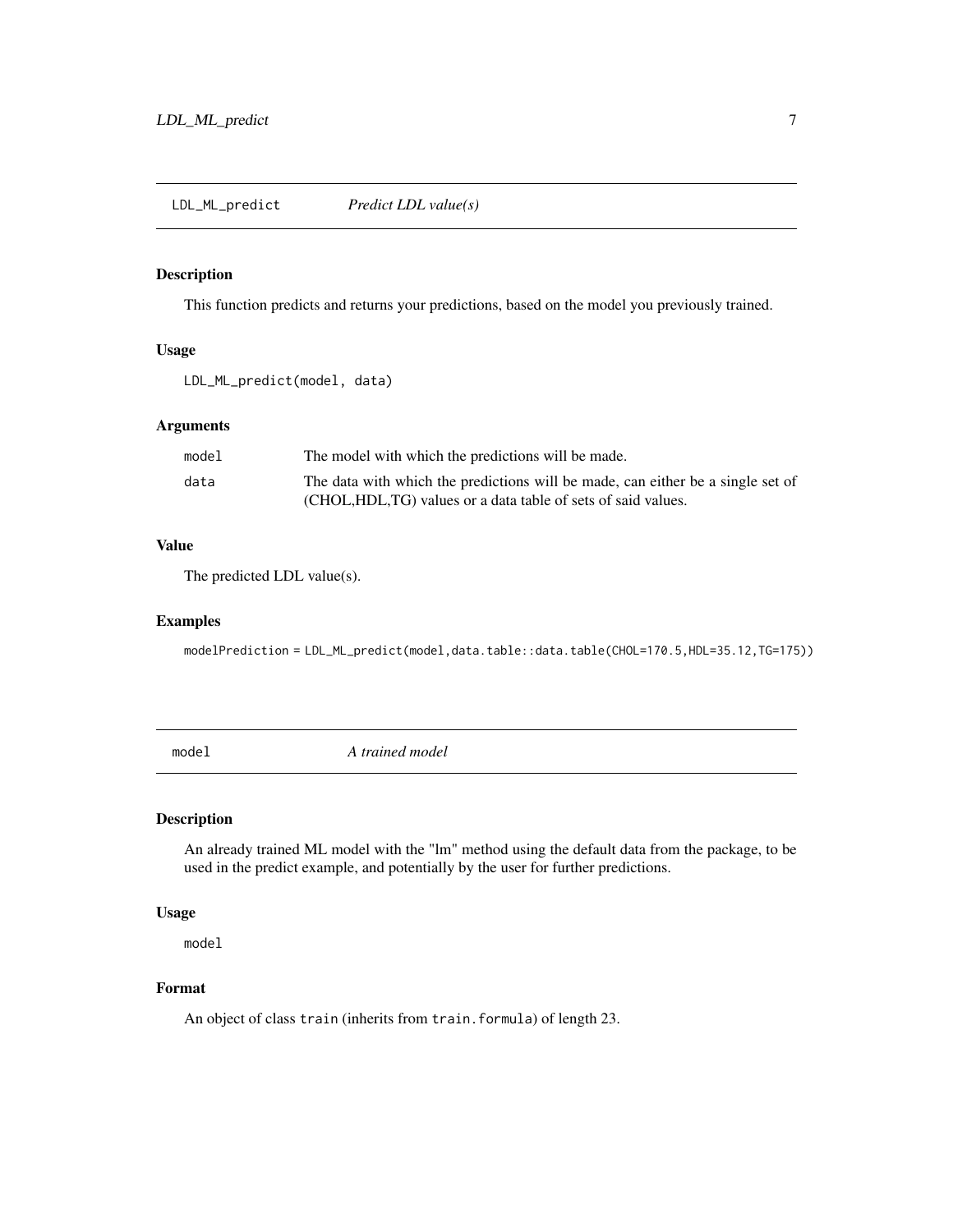<span id="page-7-0"></span>

#### Description

A dataset tibble for the Test of your model, containing Low Density Lipoprotein, Total Cholesterol, Triglyceride and High-Density Lipoprotein values of 2000 cases. It is used as data for the examples.

#### Usage

SampleData

#### Format

A tibble with 5 elements, which are:

AGE The Age of cases

CHOL The Cholesterol of cases

TG The Triglyceride of cases

HDL The High Density Lipoprotein of cases

LDLd The direct Low Density Lipoprotein of cases